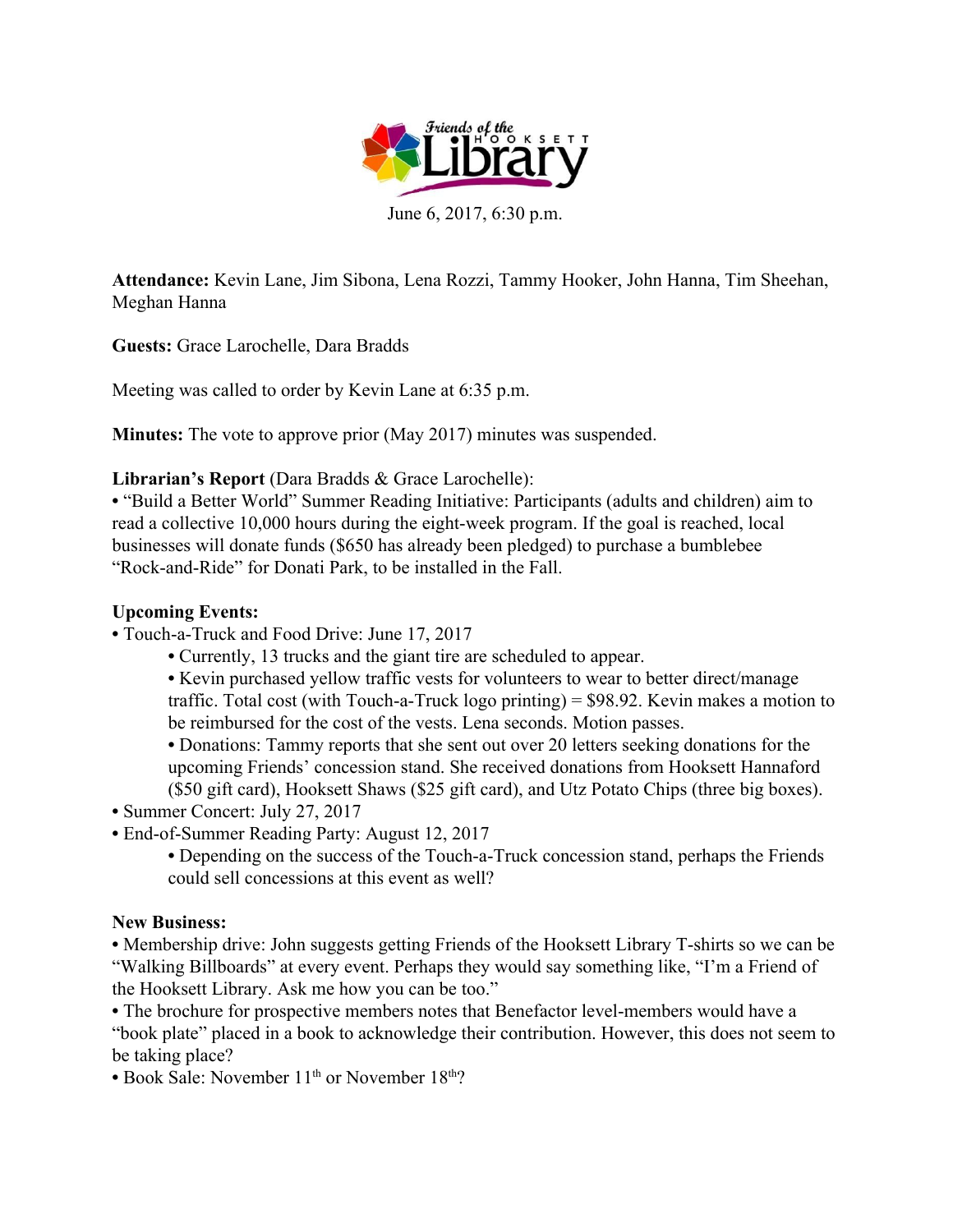### **Financial Report** (Lena Rozzi):

**•** Current assets (checking/savings) as of May 31, 2017: \$11,465.63.

• The ongoing book sale earned \$291.20 this month, thanks in part to a large donation of bakery supplies and cake tins. The Friends received a donation of \$49.10 through the Amazon Smile program. The "photo booth" earned \$66.00, and the Red Sox ticket raffle brought in an additional \$330, for a gross profit of \$736.30 for the month.

**•** Expenses for the month totaled \$632.92, including \$279.99 for the First Lego League Jr program, \$302.93 for youth programs, and \$50 in operating expenses.

**•** Net income after expenses: \$103.38.

### **New Initiatives:**

• First Lego League: The summer session will be held on Thursday nights, July 6 – August 17, from  $5:00 - 6:30$  p.m.; open to  $10 +$  kids, grades  $4 - 8$ . Last year, two members of the FLL team had their own Lego Mindstorms robot, which the team used in addition to the library kit. Should we purchase another Mindstorms kit/field an additional team? Jim reports that the cost of an additional team and robot would be \$910. Additionally, new Chromebooks will have to be purchased for each team in the FLL Jr. program. It was noted that the Friends commit a great deal of funding to this program but do not seem to be getting anything in return (ie., additional members.)

**•** Dara motions to table the discussion about First Lego League/Lego League Jr. until a future meeting. Jim seconds. Motion passes.

- **•** Bear Paw Series wrap-up: Very well attended and all positive feedback
- **•** Mother's Day Tea: Also very successful with over 100 people in attendance

## **Fundraising:**

- **•** 3D Modeling
- **•** Red Sox Ticket Raffle: The Friends raised approximately \$782 on the raffle.

**•** Indoor Mini Golf Tournament: Tim presented an overview of the event at Howe Library in Hanover. They have an adult event on Saturday night, followed by a beer/wine reception. They charge \$65/person and this year had 130 attendees, raising a total of \$8,450. They have a family event the following day and charge \$5/person. An additional 412 people attended the family event, raising \$2,060. Tim reports that the Howe Library makes most of its money (\$30,000) via event and hole sponsorship. While it's a big undertaking and would require a lot of work, the Howe Library earns around \$40,000 for this event. Could we do this in Hooksett? If we did, perhaps we could even have golf balls printed (via Vistaprint) with the Friends of the Hooksett Library logo to sell at the event.

#### **New Business:**

**•** Kevin suggests purchasing a gift card for Bob and Barbara Thinnes as a thank you for running the book sale for many years. Kevin makes a motion to spend \$150 for a LaBelle Winery gift card. Tammy seconds. Motion passes.

**•** July 2017 Meeting: Those in attendance agree to hold a meeting in July. The meeting will be held at the library on July  $11<sup>th</sup>$ .